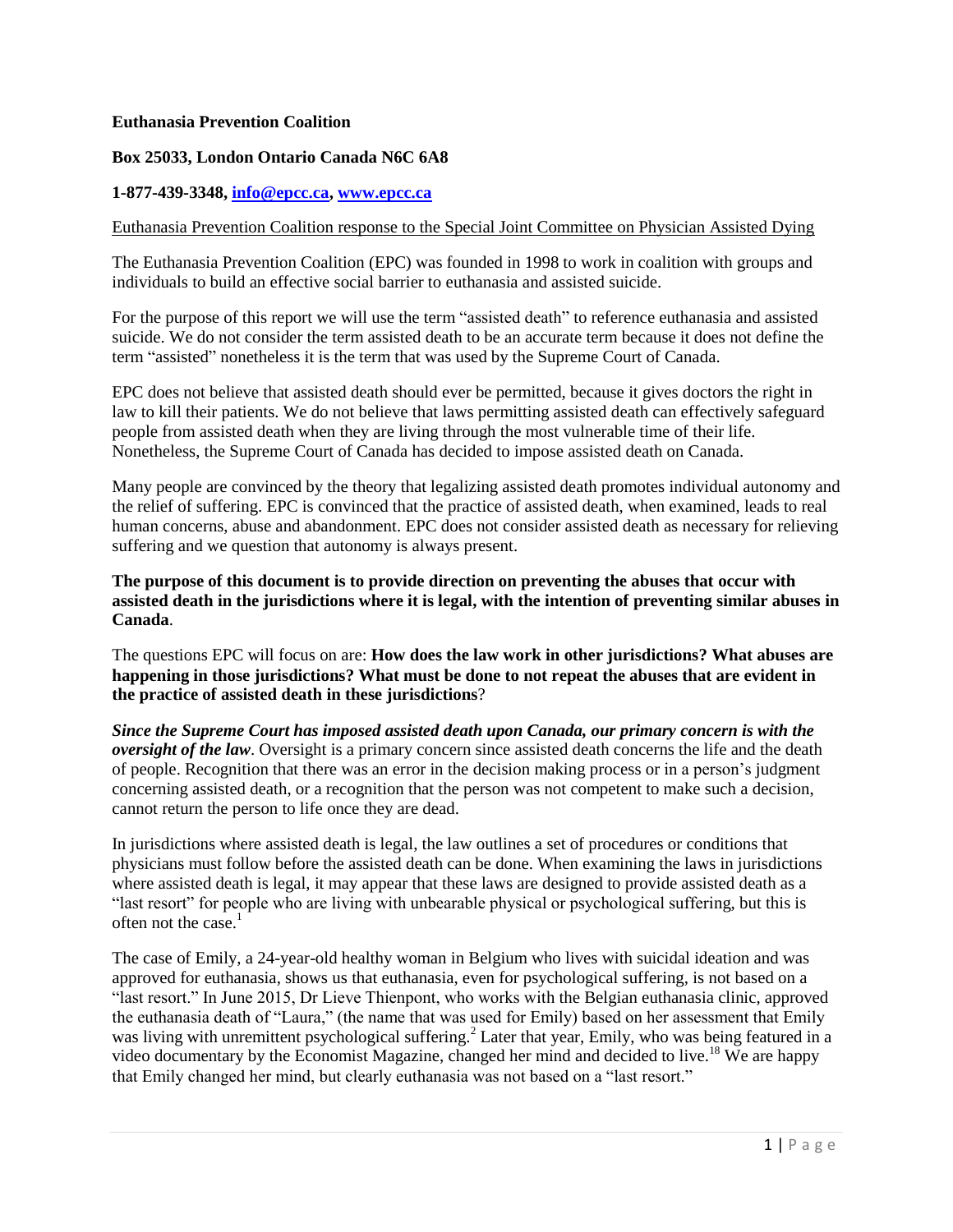Belgian law requires that the person who requests an assisted death must be competent and conscious at the moment of making the request.<sup>1</sup> Research from Belgium indicates that this is not always the case.

A study published in the NEJM entitled: *Recent Trends in Euthanasia and Other End-of-Life Practices in Belgium* (March 19, 2015) found that 4.6% of all deaths in the first six months of 2013, in the Flanders region of Belgium, were by assisted death and 1.7% of all deaths were assisted deaths without explicit request representing more than 1000 assisted deaths without explicit request in 2013.<sup>3</sup>

The supplemental appendix in the study informs us how the researchers classified the data. It states:

"*If in the latter case the drugs had been administered at the patient's explicit request, the act was classified as euthanasia or assisted suicide depending on whether the patient self-administered the drugs. If drugs were used with the same explicit intention to hasten death but without the patient's explicit request, the act was classified as hastening death without explicit patient request. This can include cases where a patient request was not judged as explicit by the physician, where the request came from the family or where the physician acted out of compassion*."<sup>4</sup>

This research study confirms that many intentional hastened deaths are occurring without the explicit request of the patient which contravenes the Belgian assisted death law and medical ethics.

Belgian law also requires physicians who are considering assisting the death of a patient to consult another physician about the serious and incurable character of the disorder and inform him/her about the reasons for the consultation. $\frac{1}{1}$ 

The supplemental appendix from the study *Recent Trends in Euthanasia and Other End-of-Life Practices* states that a second physician was consulted only 92.6% of the time.<sup>4</sup>

This study indicates that there is significant under-reporting of assisted death in the Flanders region of Belgium. The data from the study indicated that 4.6% of all deaths in the Flanders region of Belgium in the first six months of 2013 were by assisted death. 3 Since there were 61,621 deaths in the Flanders Region of Belgium in 2013, based on the data (4.6%), there would have been approximately 2834 assisted deaths in the Flanders region of Belgium in 2013. But according to the official Belgian euthanasia statistics, there were 1454 reported assisted deaths in 2013.<sup>5</sup> **Therefore as many as 1380 assisted deaths may not have been reported to the Euthanasia Control and Evaluation commission in 2013.**

The 2015 assisted death data from Belgium indicates that there were 2021 reported assisted deaths in Belgium in 2015.<sup>19</sup> Media reports state that Professor Wim Distelmans, the chair of the Belgium Euthanasia Control and Evaluation Commission stated: "*Remember, there could be some euthanasia cases carried out but which are not declared*." 19

For the first time, the Belgium Euthanasia Control and Evaluation Commission have admitted that they do not know how many euthanasia deaths actually occur.

In January 2014 the bioethics news service, *Mercatornet*, reported that Dr. Marc Cosyns stated in an interview in the Belgian *De Standaard* news that he does not report his euthanasia deaths to the Euthanasia Control and Evaluation Commission.<sup>15</sup>

This indicates that some physicians do not follow the basic requirements of the law, meaning that they do not report an assisted death, they may not have obtained a second opinion, and they often hasten death without an explicit request. Physicians who do not fulfill the requirements of the law are not being brought before the Belgium Association of Medical Unions or the Euthanasia Control and Evaluation Commission to answer to their actions.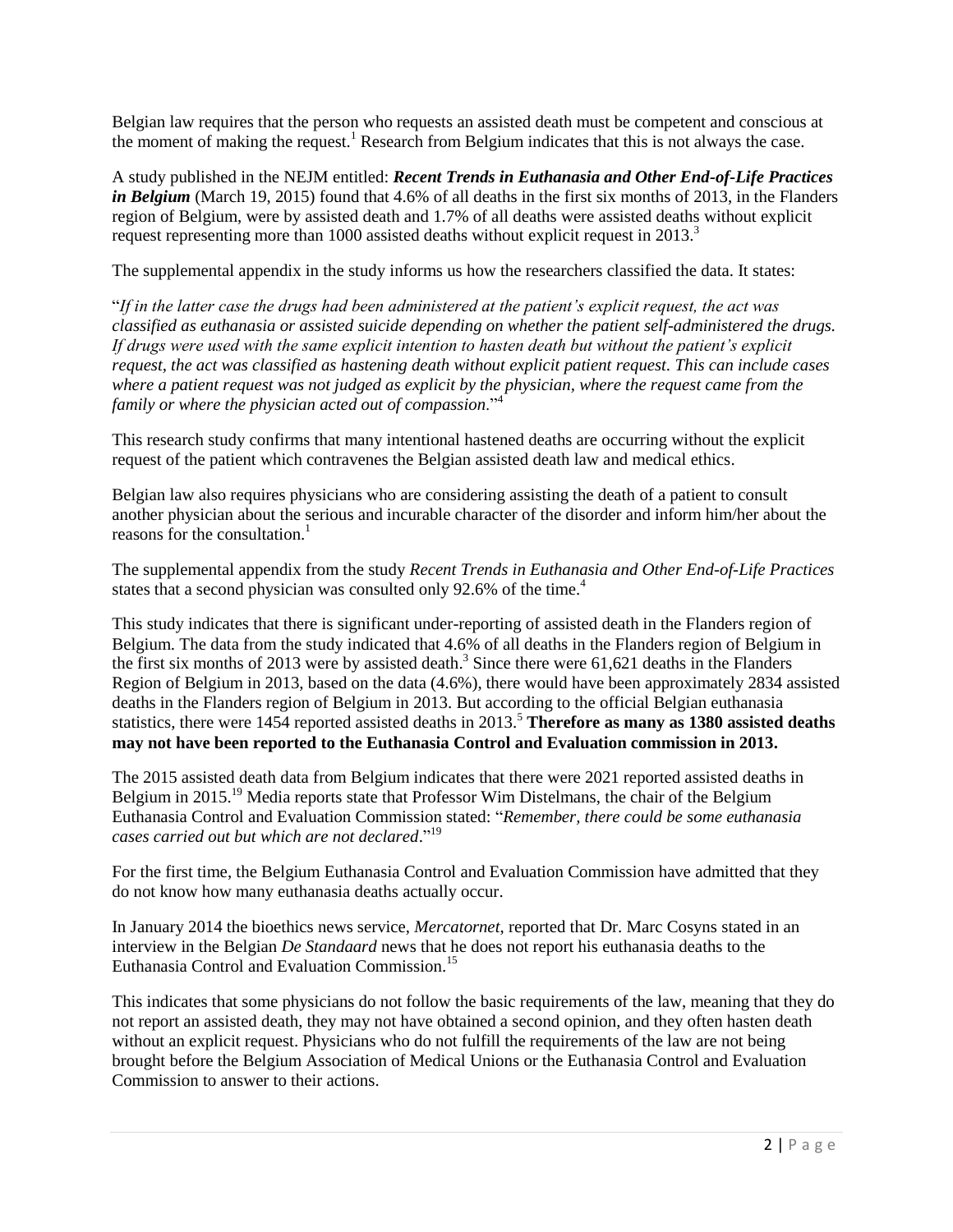Questions arise, such as: Why are there significant numbers of under-reported assisted deaths? Why are there significant numbers of assisted deaths without explicit request? Why are there assisted deaths whereby the physicians did not follow the required procedure of the law? Why have the reasons for assisted death expanded to allow a 24-year-old healthy woman, who lives with suicidal ideation, to be approved for assisted death $2<sup>2</sup>$ 

**The reason is that the Belgian euthanasia law does not provide effective oversight of the law.** The same problems that exist within the design of the Belgian law also exist in the design of the Netherlands law, the Oregon law, the Washington State law, and the Québec assisted dying law. Each of these assisted death laws have similar design flaws leading to a lack of effective oversight. These laws are not designed to provide effective oversight for patients, but rather these laws are designed to ensure that the doctors are protected from potential prosecution.

## **How does the law work in jurisdictions where assisted death is legal?**

- 1. A person must request the assisted death. There are several requirements within these laws that may differ, such as a written request, an oral request, a statement within a Living Will or Power of Attorney, a request from the Power of Attorney, nonetheless, each of the laws require that an explicit request be made.
- 2. A doctor must examine the patient to ensure that the patient's condition meets the requirements of the law. Requirements vary based on the jurisdiction.
- 3. The doctor must explain that alternatives to assisted death are available. This also varies based on the jurisdiction.
- 4. A second doctor must either examine the medical file or examine the patient to ensure that the decision of the first physician is correct or at least following the accepted protocol.
- 5. In the case of a person who is requesting an assisted death based on psychological suffering, one of the physicians approving the assisted death must be a psychiatrist. In Belgium, for instance, the psychiatrist is the third physician to approve the assisted death. In Oregon and Washington State, if the doctor suspects that the patient is requesting an assisted death based on depression or issues related to mental illness, the physician is expected, but not required, to send the patient for a psychiatric or psychological assessment.
- 6. If the assisted death is approved, the doctor who carries out the "assisted death" is required, in all jurisdictions, to report the death to the government agency.

The problems with the framework of these laws are self-evident. These laws require physicians to decide who will die by assisted death and then the law requires the physician who assists the death to self-report the death to a government agency. This provides no effective oversight of the law because doctors do not self-report abuse of the law. Consider the following:

1. *An explicit request must be made to the physician*. What if an explicit request is not made to the physician, but a family member urges that an assisted death be done? What if the person is not capable of making a explicit request, such as a person who is living with dementia?

None of the laws provide third party oversight to ensure that an explicit request has been freely made. The physicians are responsible to ensure that an explicit request has been made. The data from Belgium indicates that 1.7% of all deaths are hastened without explicit request.<sup>3</sup> Most of these deaths are not reported as an assisted death. Even when a suspicious death is reported as an assisted death, the reporting procedure is based on a self-reporting system by the physician who assists the death. Doctors do not selfreport abuse of the law.

2. *What if the doctor examines the patient and provides a wrong diagnosis or influences the patient with an overly negative prognosis*?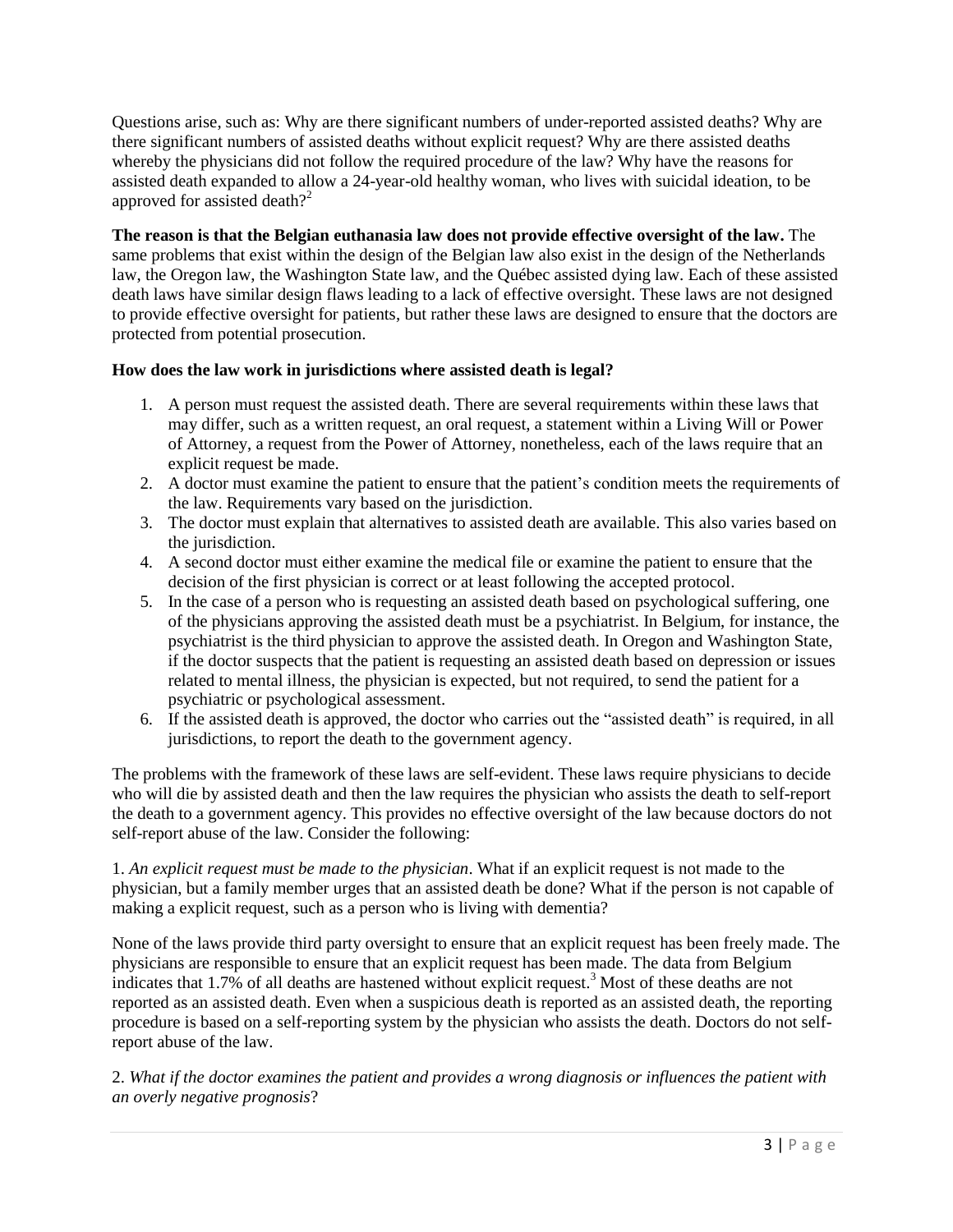Wrong diagnoses have resulted in people dying by assisted death. Pietro D'Amico died at an assisted suicide clinic in Switzerland in April 2013. After his death, his autopsy revealed that he did not have a life-threatening condition. You cannot return from an assisted death.<sup>6</sup>

It is a human reality that many people will react to a poor prognosis by becoming depressed or experiencing "feelings of hopelessness." A study from the Netherlands found that patients with a depressed mood were 4.1 times more likely to request euthanasia.<sup>7</sup> A similar study from Oregon found that 15 of 58 (26%) of people, who had asked for assisted suicide were depressed or experiencing "feelings of hopelessness."<sup>8</sup>

Since none of the assisted death laws require that a psychiatric assessment be done to ensure that the patient is competent and not depressed or that the person is not reacting to an overly negative prognosis by a physician, a physician assessment does not ensure effective oversight of the law.

3. *No jurisdiction requires that effective treatment must be tried before assisted death can be done*. A physician explaining the alternatives to assisted death may or may not be a protection for patients, especially a patient who is depressed. Many people who request an assisted death are in fear of future suffering rather than current suffering, therefore, without a required palliative care or psychiatric consultation, it is impossible to know whether patients actually know that they have an alternative to assisted death.

We know of one case of a depressed Belgian woman who died by assisted death without ever receiving treatment for depression.<sup>9</sup>

Jeannette Hall, who lives in Oregon, was diagnosed with cancer in 2000 and given six months to one year to live. She did not want medical treatment, she wanted an assisted death. Her doctor encouraged her to try medical treatment, and after counseling, she changed her mind. She received treatment and went into remission. Jeannette is now happy to be alive, but if she had a different physician she would have died by assisted death.<sup>10</sup>

It is important to question that if a doctor negatively assesses the future prognosis of a patient, in such a manner that the patient experiences feelings of hopelessness, would the patient actually be freely choosing an assisted death?

4. *The requirement of a second doctor approving the assisted death* does not necessarily provide greater oversight for the patient. The second doctor may properly assess the patient but often the second doctor has a professional relationship with the first doctor and is simply carrying out the formal duty of approving the assisted death.

It is very important to state that when the second doctor does not agree with the assessment or decision of the first doctor, the first doctor simply needs to ask another doctor. No jurisdiction requires that when a second doctor disagrees with the assisted death, based on a clinical evaluation, that the assisted death will not occur. For instance, Belgian law only requires that a second doctor be consulted. As already stated, Belgian research indicates that sometimes a second doctor is not even consulted.<sup>4</sup>

Dr. Charles Bentz, an Oregon doctor, had a depressed patient who died by assisted death. According to Dr. Bentz, he referred his patient for treatment for melanoma. The cancer specialist contacted Dr. Bentz asking him to be the second physician to approve the assisted death of the patient. Dr. Bentz, who had recently examined the patient, explained that the patient did not qualify for assisted death in Oregon because he was depressed. The oncologist simply called another doctor for a second opinion.<sup>11</sup> Even though Dr. Bentz was the primary physician and refused to approve the assisted death based on depression, he could not protect his depressed patient from assisted death.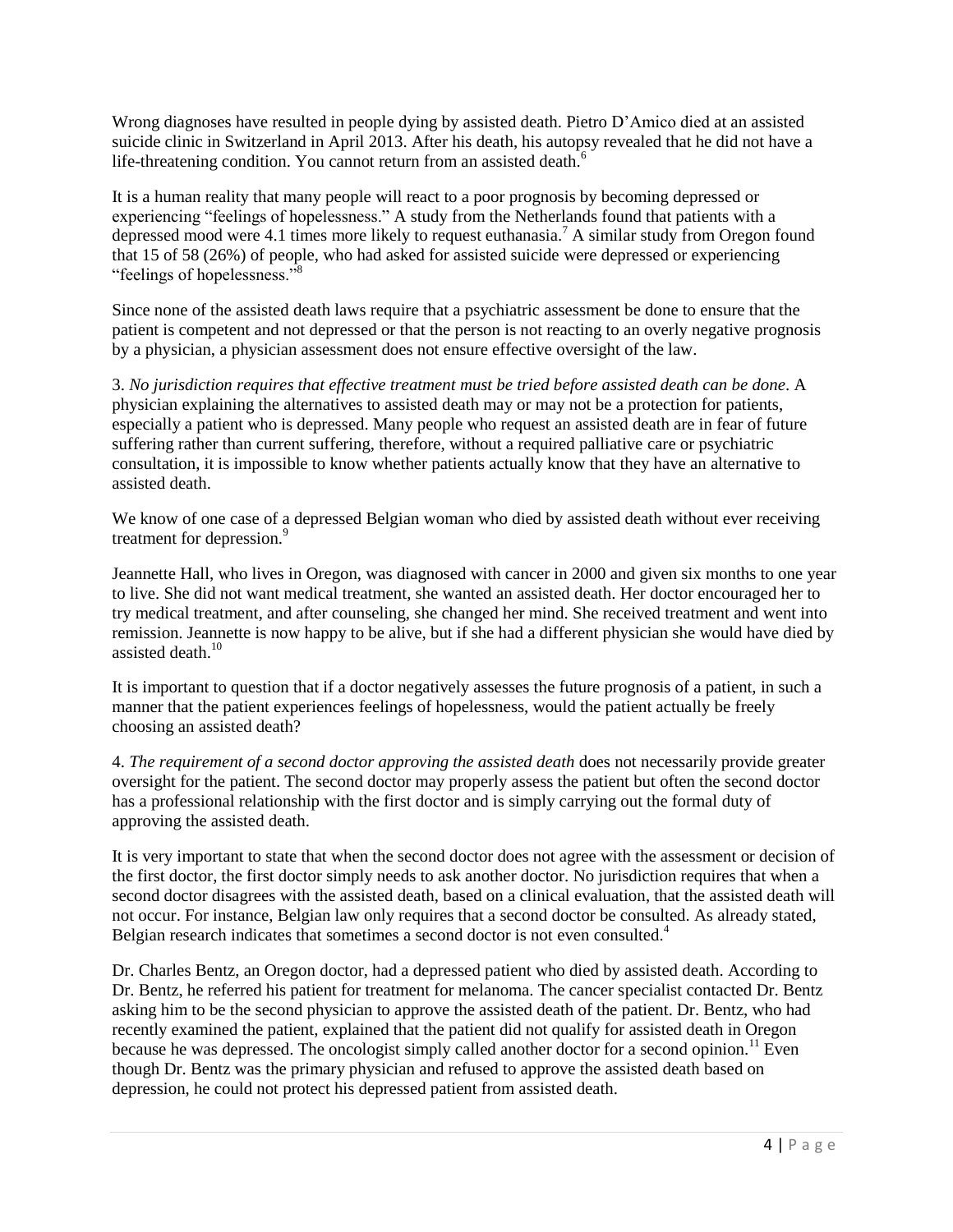Even when a physician abuses the safeguard of requiring a second opinion, it simply doesn't matter because the law requires the doctor who assists the death to be the doctor who sends in the official report of the assisted death to the government agency. As previously stated, doctors do not self-report abuses of the law.

5. *In the Netherlands, Belgium, and Québec, people can die by assisted death based on psychological suffering*. There are several concerning stories about people who have died by assisted death based on psychological suffering.

A study was published in British Medical Journal (July 27, 2015) by psychiatrist Dr. Lieve Thienpont, entitled, *Euthanasia requests, procedures, and outcomes for 100 Belgian patients suffering from psychiatric disorders: a retrospective, descriptive study* contains concerning data. Dr. Thienpont works with the Belgian euthanasia clinic.<sup>12</sup>

A close analysis of the data shows that of the 100 requests for assisted death for psychiatric reasons, only 57 people followed through with the process. Of these 57 requests for an assisted death for psychiatric reasons, 48 were approved for assisted death and 35 died by assisted death. It is distressing that 26 out of 35 who died by an assisted death were women.<sup>12</sup>

It was Dr. Thienpont who introduced the world to "Laura" (Emily) the 24 year-old physically healthy woman who was living with suicidal ideation, as an example of why euthanasia for psychiatric reasons was necessary.<sup>2</sup>

Dr. Wim Distelmans who operates the Belgian euthanasia clinic and the chair of the Belgian Euthanasia Control and Evaluation Commission stated that 50 – 60 people with psychiatric conditions die every year by assisted death. $^{13}$ 

The 2014 Netherlands euthanasia report stated that there were 41 assisted deaths for people with psychiatric conditions and 81 assisted deaths for people with dementia.<sup>14</sup>

In the Netherlands, euthanasia for the reason of psychological suffering, was approved for an otherwise healthy blind woman,<sup>20</sup> an autistic man who was lonely and depressed after retiring from his life-long work.<sup>21</sup> and an otherwise healthy woman who was living with tinnitus.<sup>22</sup>

The Euthanasia Prevention Coalition does not question that people who live with psychiatric conditions are suffering. We question whether it is possible to define, based on objective criteria, when assisted death for psychiatric reasons should be done. These decisions are based on subjective criteria, whereby a person is lethally injected because the person deems that their psychological suffering is too intense.

If assisted death is going to be imposed upon Canadians, then it should be based on objective criteria, not subjective criteria. **Assisted death for psychological suffering should not be permitted.**

6. *Laws permitting assisted death require the doctor who assists the death must fulfill the reporting requirements of the law.* This system provides no effective oversight of the law. The report is submitted to the government commission after the patient has died. If an inappropriate decision was made, the decision cannot be reversed as the patient cannot return from death. These reports do not provide effective oversight because doctors do not self-report abuses of the law, they will not self-report questionable actions and often they do not report at all.

The recent Belgian study<sup>3</sup> (referred to earlier) indicates that nearly half of the assisted deaths are not being reported. The Belgian studies<sup>3, 16</sup> are important because they examine every death, not just the deaths that are found in the official euthanasia reports. The data in these studies have been extensively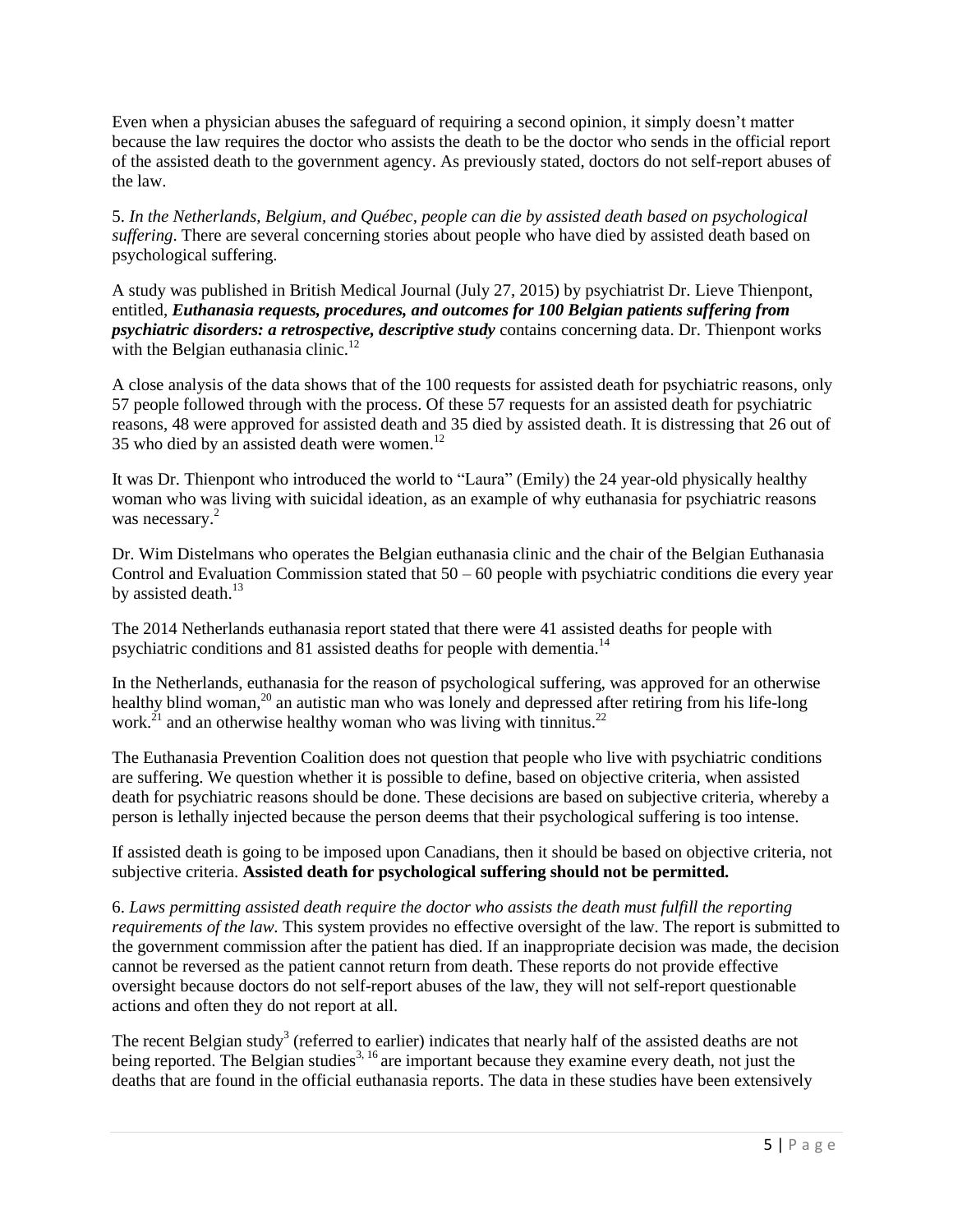analyzed enabling us to conclude that the Belgian euthanasia law is not always followed and in many cases it is ignored.

If you think that these concerns only apply to Belgium and possibly the Netherlands, the 2014 *Washington State Death With Dignity report* states that 176 people were prescribed a lethal dose, 119 people reportedly died by ingesting the lethal dose and 27 people who obtained a lethal dose and died, that their status is unknown.<sup>17</sup> What kind of oversight enables a person to obtain a lethal dose, but the status of whether or not the lethal dose was ingested is simply unknown? Is it safe to have a lethal dose sitting around the house?

If assisted death is to be imposed on Canada, we must not employ the same flawed system of oversight. Every jurisdiction that has legalized some form of assisted death does not provide effective oversight of the law, even though assisted death is a life and death act.

## **People on death row are provided a system of checks and balances and the ability to appeal a decision, whereas with assisted death, every jurisdiction where it is legal relies on physicians to selfpolice and self-report their actions.**

EPC recognizes that everyone experiences, at some time in their life, what can be defined as a vulnerable time. People who request an assisted death are not necessarily seeking to die, but rather they may be seeking help in a very difficult circumstance.

We do not view the lethal injection of people experiencing vulnerable circumstances to be a form of autonomy, but rather as a form of abandonment.

We will never accept the concept that lethal injections or lethal prescriptions can be defined as a form of healthcare or as a type of medical treatment. We will always call it what it is, killing people or assisting in their suicide.

Nonetheless, assisted death is being imposed by the Supreme Court of Canada upon Canadians, therefore we are providing some clear guidelines to avoid similar abuses of assisted death occurring in Canada.

### **Summary:**

Since the Supreme Court of Canada has imposed assisted death upon Canada, there must be effective oversight for the law to provide "safeguards" that actually protect people at a vulnerable time of their life.

- 1. A "before the death" approval system and a third party reporting system must be created to ensure that there is effective oversight of the law and to ensure that the law is followed. Physicians who assist the death of their patients, must not be the ones who also report the death.
- 2. The most effective "before the death" approval system to ensure that an assisted death is following the law, is to empower the courts to approve the assisted death. Only the court has the ability to ensure that the requirements of the law have been met
- 3. Psychological suffering cannot be a reason for a person to be approved for an assisted death. There are too many variables and no objective criteria when considering an assisted death for the reason of psychological suffering.
- 4. Physicians who do not participate in assisted death due to their conscience or personal beliefs, must not be forced to participate in any way, including referral. In early January 2016, the Dutch Medical Federation (KNMG) upheld the right of doctors to refuse to participate and their spokesperson stated that: "*Euthanasia should not be something that can be forced on doctors*. 23